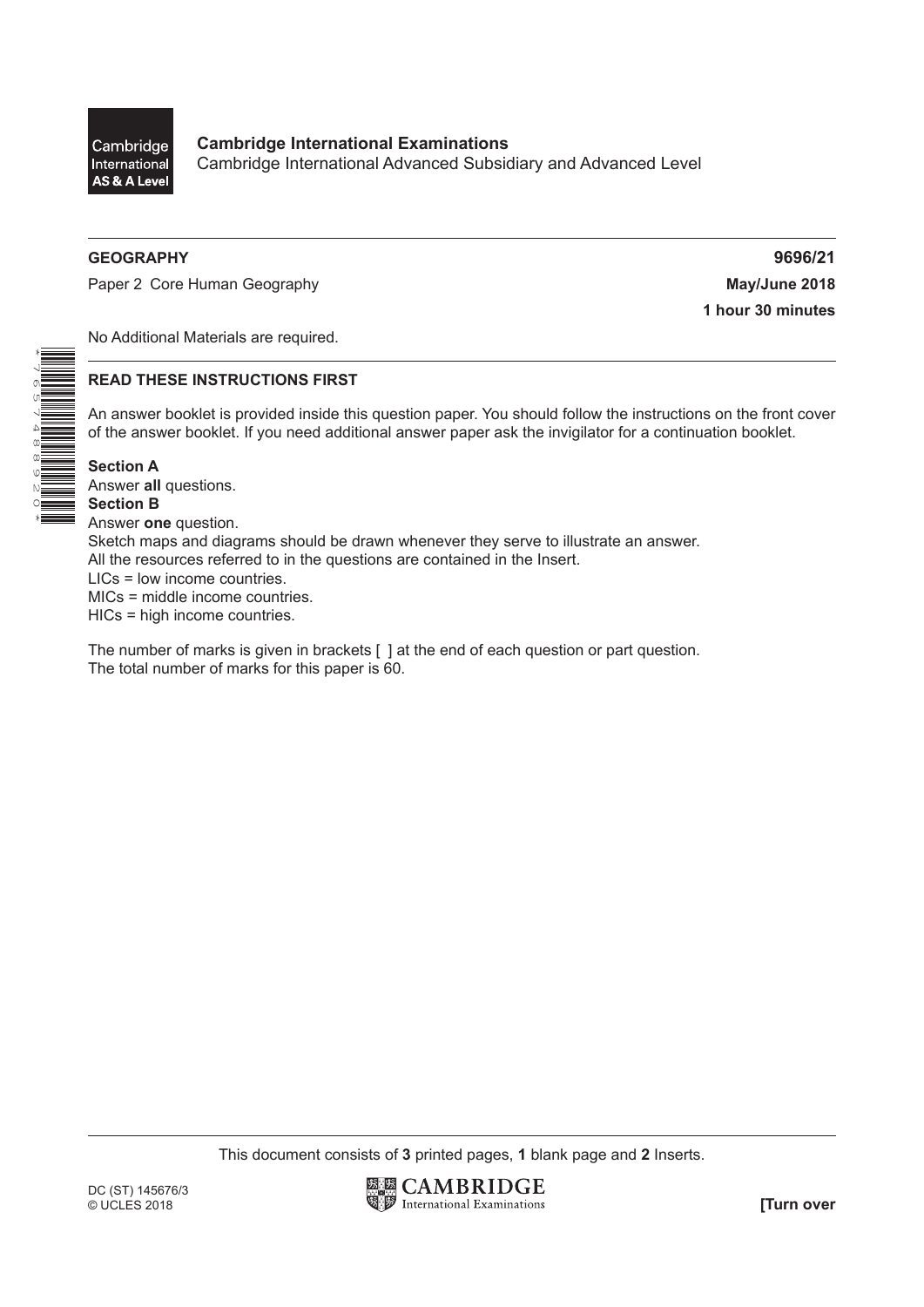#### **Section A**

Answer **all** questions in this section.

## **Population**

- **1** Fig. 1.1 shows the top six causes of death for LICs and HICs in 2012.
	- **(a)** Using Fig. 1.1:
		- **(i)** state which causes of death are found in both LICs and HICs [2]
		- **(ii)** state the number of deaths per 100000 population from HIV/AIDS in LICs. [1]
	- **(b)** Using evidence from Fig. 1.1, suggest **two** reasons why the physical environment can be a factor in the causes of death in LICs. [3] [3]
	- **(c)** Explain why death rates of females have decreased in many LICs/MICs. [4]

[Total: 10]

# **Population/Migration**

- **2** Table 2.1 shows the percentage of international migrants by selected age groups for HICs and LICs in 1990, 2000 and 2010.
	- **(a)** Using Table 2.1, state the percentage of international migration in 2010 that was 34 years and under for:
- **(i)** HICs [1]
- **(ii)** LICs. [1]
	- **(b)** Suggest **two** reasons why there were less young international migrants (34 years and under) in HICs than in LICs. [3]
	- **(c)** Suggest how education influences international migration. [5]

[Total: 10]

# **Population/Migration/Settlement dynamics**

| Fig. 3.1 shows population growth in Chicago, USA, an HIC, 1880–2010. |  |
|----------------------------------------------------------------------|--|
| (a) State the population of Chicago in 1980.                         |  |

- **(b)** Using data from Fig. 3.1, describe the changes in the population of Chicago from 1880 to 2010. [3]
- **(c)** Explain why population has moved out of the inner areas of cities in HICs. [6]

[Total: 10]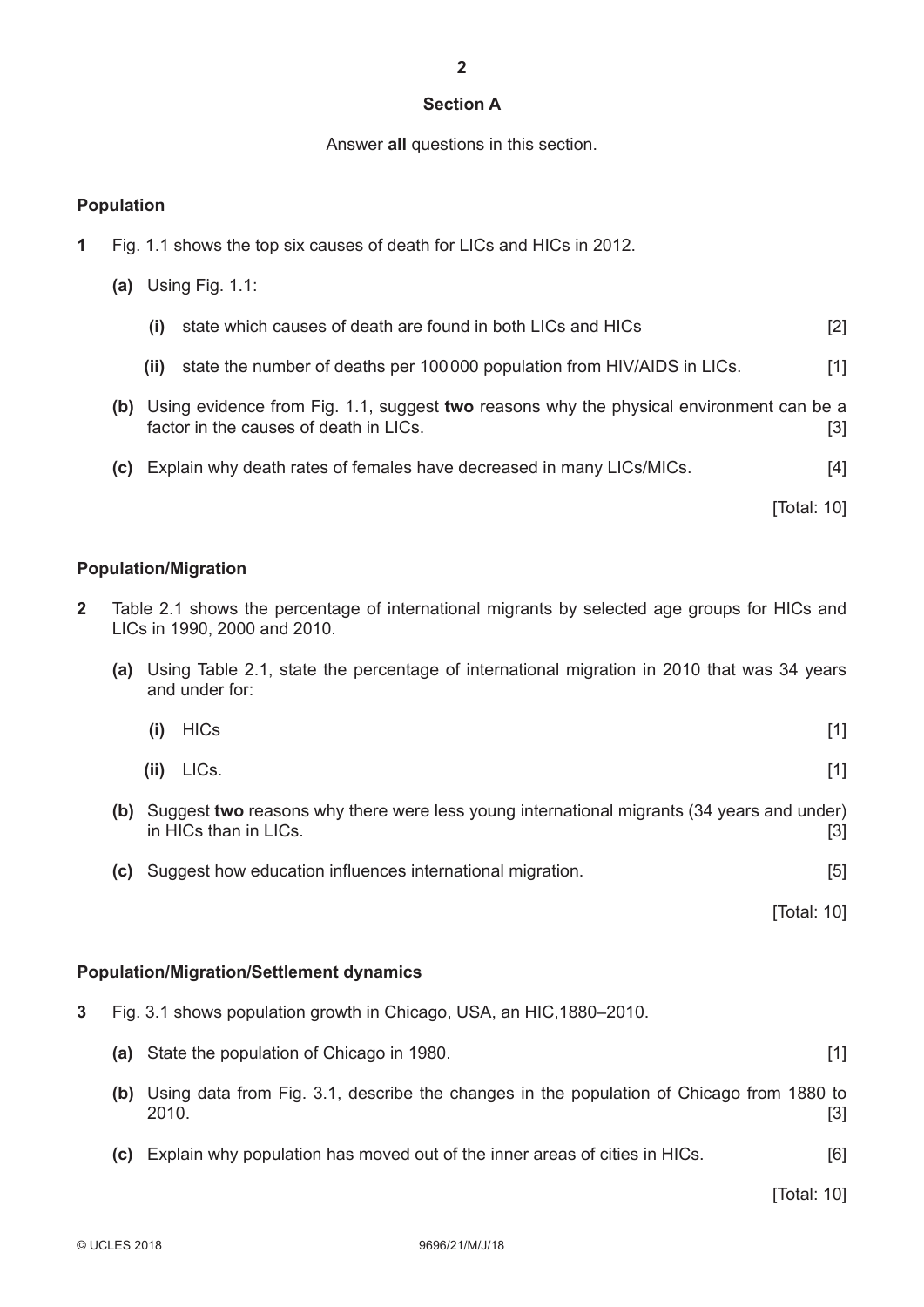## **Section B**

**3**

#### Answer **one** question from this section.

## **Population**

| 4                                                                 | (a)              |      | Describe how food shortages occur.                                                | $[7]$                      |
|-------------------------------------------------------------------|------------------|------|-----------------------------------------------------------------------------------|----------------------------|
|                                                                   | (b)              |      | Explain two ways of reducing food shortages.                                      | [8]                        |
|                                                                   | (c)              |      | 'The concept of carrying capacity is irrelevant in the modern technological age.' |                            |
|                                                                   |                  |      | With the aid of examples, to what extent do you agree?                            | $[15]$                     |
|                                                                   |                  |      |                                                                                   | $\sqrt{\text{Total: } 30}$ |
|                                                                   | <b>Migration</b> |      |                                                                                   |                            |
| 5                                                                 | (a)              | (i)  | Describe the process of chain migration.                                          | $[3]$                      |
|                                                                   |                  | (ii) | Explain two consequences of the process of chain migration.                       | [4]                        |
| (b) Explain how economic factors act as constraints to migration. |                  |      |                                                                                   |                            |

**(c)** With the aid of examples, assess the extent to which push factors are more important than pull factors in causing migration. **Example 20** is the contract of the contract of the contract of the contract of the contract of the contract of the contract of the contract of the contract of the contract of the contrac

[Total: 30]

# **Settlement dynamics**

| 6 | For your case study of a rural settlement or rural area:                   |             |  |  |  |  |  |
|---|----------------------------------------------------------------------------|-------------|--|--|--|--|--|
|   | describe the issues of its development and growth (or decline)<br>(a)      | 171         |  |  |  |  |  |
|   | explain the issues described in (a)<br>(b)                                 | [8]         |  |  |  |  |  |
|   | assess the effectiveness of the responses to the issues.<br>$\mathbf{(c)}$ | $[15]$      |  |  |  |  |  |
|   |                                                                            | [Total: 30] |  |  |  |  |  |